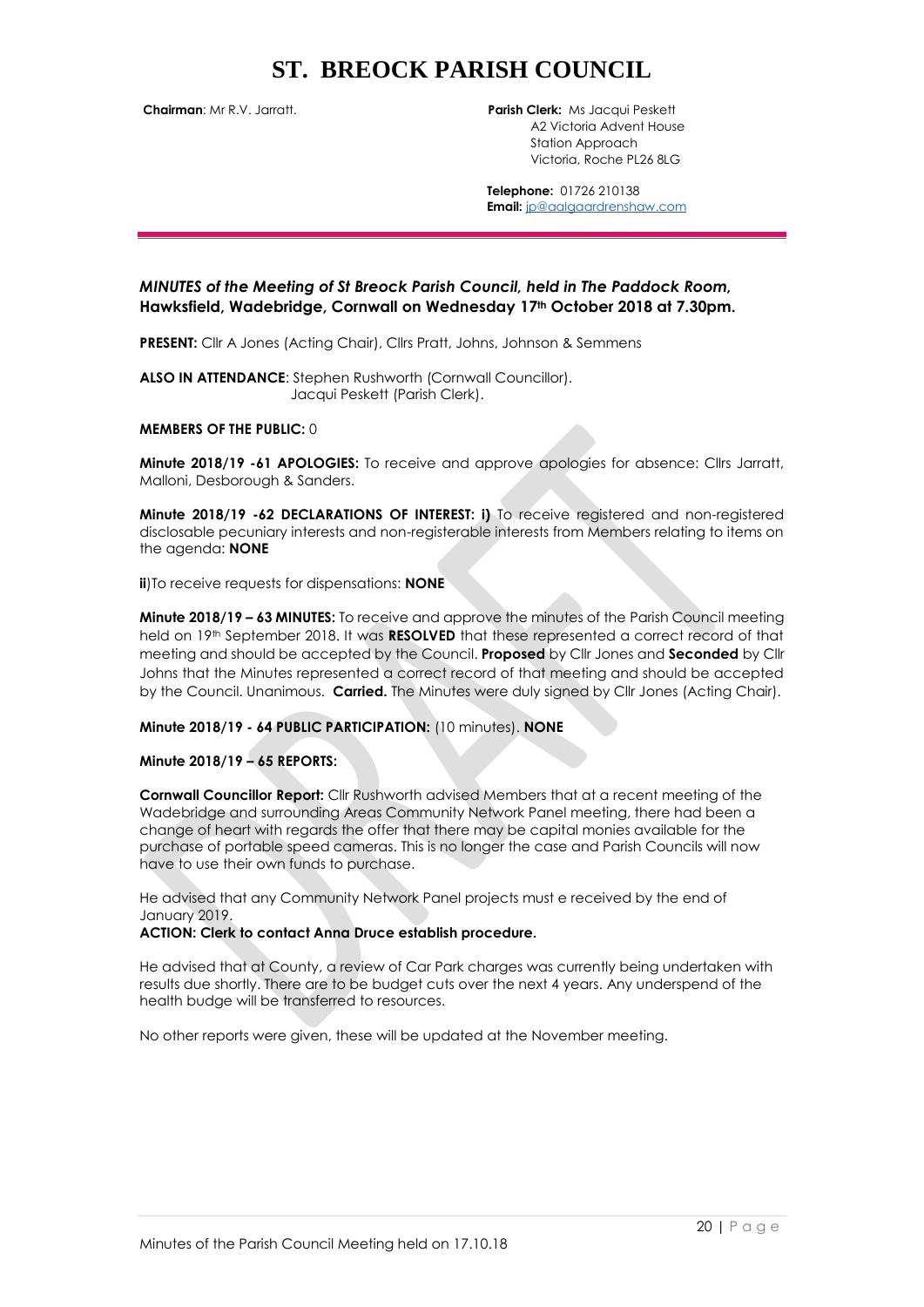**Chairman**: Mr R.V. Jarratt. **Parish Clerk:** Ms Jacqui Peskett A2 Victoria Advent House Station Approach Victoria, Roche PL26 8LG

> **Telephone:** 01726 210138 **Email:** [jp@aalgaardrenshaw.com](mailto:jp@aalgaardrenshaw.com)

## **Minute 2018/19 – 66 PLANNING APPLICATIONS**: **(i) For consideration – to receive a report from the Planning Committee/ consider any further planning applications received:**

| Reference             | PA18/08728                                                                                                    |
|-----------------------|---------------------------------------------------------------------------------------------------------------|
| Alternative Reference | N/A                                                                                                           |
| Application Validated | Tue 02 Oct 2018                                                                                               |
| Address               | Land to The South East of Thatchum Cottage<br>Penhale Farm Whitecross Wadebridge Cornwall<br><b>PL27 7.IG</b> |
| Proposal              | Erection of a dwelling - outline with some<br>matters (appearance, landscaping, layout and<br>scale) reserved |
| Status                | Awaiting decision                                                                                             |

## The Parish Council **SUPPORTS** this application – **ALL IN FAVOUR**

| Reference             | PA18/07746                                                                                                         |  |  |  |
|-----------------------|--------------------------------------------------------------------------------------------------------------------|--|--|--|
| Alternative Reference | PP-07213650CdP                                                                                                     |  |  |  |
| Application Validated | Wed 05 Sep 2018                                                                                                    |  |  |  |
| Address               | Waverley Cottage Road From Junction North East Of Highfurze<br>To Burlorne Tregoose<br>Burlawn Wadebridge PL27 7LD |  |  |  |
| Proposal              | To construct a single storey dwelling to the rear of Waverley Cottage.                                             |  |  |  |
| Status                | Awaiting decision                                                                                                  |  |  |  |

## The Parish Council **OBJECTS** too this application – **UNANIMOUS**

| Reference             | PA18/08377                                                                                                     |
|-----------------------|----------------------------------------------------------------------------------------------------------------|
| Alternative Reference | PP-07266655 W                                                                                                  |
| Application Validated | Tue 18 Sep 2018                                                                                                |
| Address               | Hustyn Gate, The Barnyard Burlawn Wadebridge PL27 7LG                                                          |
| Proposal              | Demolition of an Existing Farm House and Outbuildings and Construction<br>of a replacement Dwelling and Garage |
| Status                | Awaiting decision                                                                                              |

A site visit had already taken place and comments sent to Cornwall Council on the 5th October 2018. The Parish Council **SUPPORTS** this application – **ALL IN FAVOUR**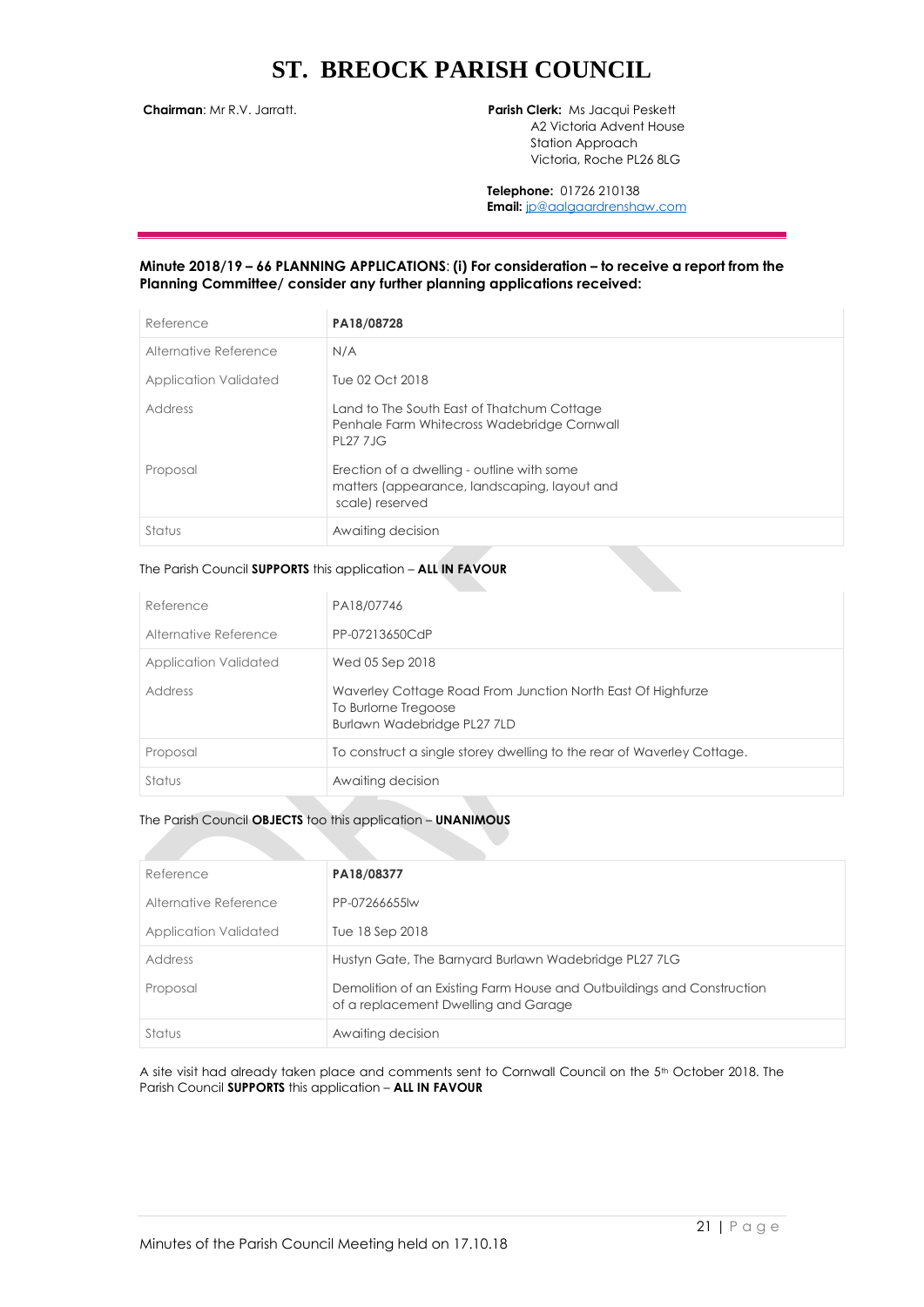**Chairman**: Mr R.V. Jarratt. **Parish Clerk:** Ms Jacqui Peskett A2 Victoria Advent House Station Approach Victoria, Roche PL26 8LG

> **Telephone:** 01726 210138 **Email:** [jp@aalgaardrenshaw.com](mailto:jp@aalgaardrenshaw.com)

| Reference             | PA18/02562/PREAPP                                                                                                                                                                  |
|-----------------------|------------------------------------------------------------------------------------------------------------------------------------------------------------------------------------|
| Application Validated | Fri 28 Sep 2018                                                                                                                                                                    |
| Address               | Hustyns Burlawn Wadebridge Cornwall PL27 7LG                                                                                                                                       |
| Proposal              | Pre-application advice for change of use from holiday let accommodation to<br>unrestricted<br>C3 dwellinghouses for lodges 1, 2, 4, 5, 7, 9, 10, 11, 14, 16, 18, 19, 20, 22 and 28 |
| Status                | Awaiting decision                                                                                                                                                                  |

Whilst the Parish Council is unable to make comments on line in respect of this application, it should be **NOTED** that the Parish Council **would not support any application of this type**. Cornwall Councillor Stephen Rushworth also mentioned in his report that he had spoken with the Planning Officer and that there is likely to be a "negative response" to this type of application.

| Reference                               | PA18/07125                                                                         |
|-----------------------------------------|------------------------------------------------------------------------------------|
| Alternative Reference                   | pp-07172392CdP                                                                     |
| Application Validated   Tue 14 Aug 2018 |                                                                                    |
| Address                                 | Brocton Cottage Bodmin Cornwall PL30 3AL                                           |
| Proposal                                | Demolition of existing Barn and construction of a 1 bedroomed Annex for family use |
| Status                                  | Decided                                                                            |
| Decision                                | $Refusal - 1 reason$                                                               |
| Decision Issued Date                    | Tue 09 Oct 2018                                                                    |

#### **Minute 2018/19 – 67 Delegated decisions by Cornwall Council:** These were **NOTED**

#### **ACTION: Clerk to send all comments to Cornwall Council Planning Dept (Via the Planning Portal).**

**Minute 2018/19 – 68 CORRESPONDENCE: Mrs R Leggett (Australia) –** email requesting the Parish Council to locate and photograph a grave at St Breock Church. Members discussed and **AGREED** this was not something that the Parish Council would undertake. **Action: Clerk to advise Mrs Leggatt and advise possible solution to assist.**

**Minute 2018/19-69 FINANCIAL MATTERS:**

**i)**To receive accounts for payment - Accounts Payable (Appendix A).